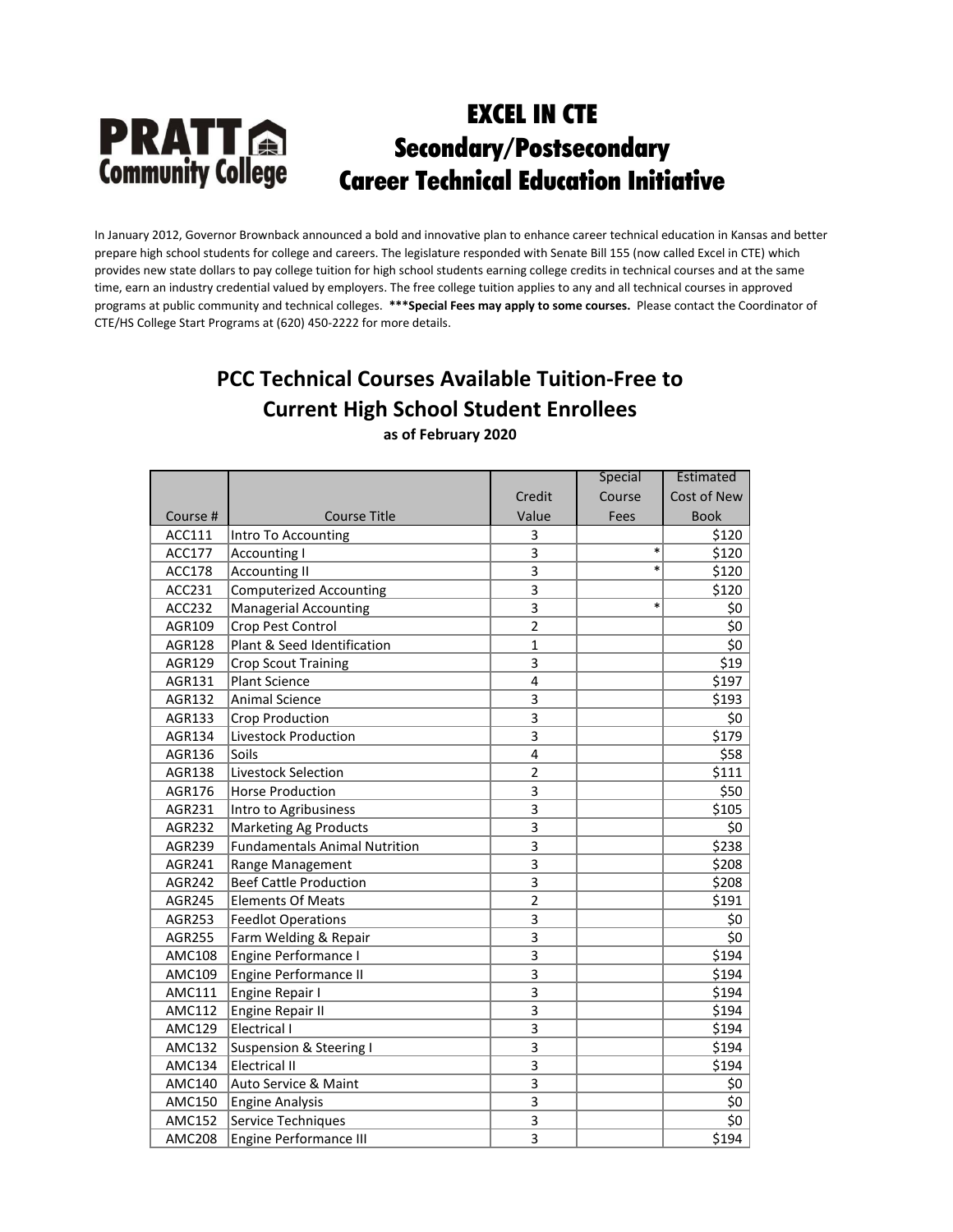In January 2012, Governor Brownback announced a bold and innovative plan to enhance career technical education in Kansas and better prepare high school students for college and careers. The legislature responded with Senate Bill 155 (now called Excel in CTE) which provides new state dollars to pay college tuition for high school students earning college credits in technical courses and at the same time, earn an industry credential valued by employers. The free college tuition applies to any and all technical courses in approved programs at public community and technical colleges. **\*\*\*Special Fees may apply to some courses.** Please contact the Coordinator of CTE/HS College Start Programs at (620) 450-2222 for more details.

# **PCC Technical Courses Available Tuition-Free to Current High School Student Enrollees**

**as of February 2020**

|               |                                         |                | Special | Estimated   |
|---------------|-----------------------------------------|----------------|---------|-------------|
|               |                                         | Credit         | Course  | Cost of New |
| Course #      | <b>Course Title</b>                     | Value          | Fees    | <b>Book</b> |
| AMC209        | Engine Performance IV                   | 3              |         | \$194       |
| <b>AMC225</b> | <b>Automatic Transmission</b>           | 5              |         | \$115       |
| <b>AMC235</b> | <b>Electrical III</b>                   | 3              |         | \$0         |
| AMC236        | <b>Manual Transmission</b>              | 5              |         | \$186       |
| <b>AMC238</b> | Suspension & Steering II                | $\overline{2}$ |         | \$194       |
| <b>AMC254</b> | <b>Brakes I</b>                         | 3              |         | \$194       |
| <b>AMC255</b> | <b>Brakes II</b>                        | $\overline{2}$ |         | \$194       |
| <b>AMC260</b> | Automotive Heating & Air Conditioning   | 5              |         | \$194       |
| APT100        | <b>Applied Welding</b>                  | 3              |         | \$0         |
| APT101        | Welding I                               | $\overline{2}$ |         | \$0         |
| APT102        | Welding II                              | 3              |         | \$0         |
| APT125        | <b>Outdoor Power Equipment</b>          | 3              |         | \$136       |
| APT127        | Tractor & Auto AC Repair                | 3              |         | \$47        |
| APT141        | <b>Fundamentals Of Engines</b>          | 3              |         | \$0         |
| <b>BIO290</b> | Pathophysiology                         | 4              |         | \$96        |
| <b>BUS150</b> | Advertising                             | 3              | $\ast$  | \$120       |
| <b>BUS157</b> | <b>Records Management</b>               | 3              |         | \$120       |
| <b>BUS158</b> | <b>Office Procedures</b>                | 3              |         | \$120       |
| <b>BUS172</b> | Database Management                     | 3              |         | \$120       |
| <b>BUS178</b> | <b>Introduction to Business</b>         | 3              | *       | \$120       |
| <b>BUS201</b> | Web Page Design                         | 3              |         | \$223       |
| <b>BUS202</b> | Advanced Web Page Design                | 3              |         | \$223       |
| <b>BUS221</b> | Human Resource Mangement                | 3              | *       | \$0         |
| <b>BUS233</b> | <b>Business Law</b>                     | 3              | *       | \$120       |
| <b>BUS234</b> | Marketing                               | 3              | *       | \$240       |
| <b>BUS237</b> | <b>Business Management</b>              | 3              | $\ast$  | \$120       |
| <b>BUS247</b> | <b>Small Business Management</b>        | 3              |         | \$200       |
| <b>BUS249</b> | <b>Medical Terminology</b>              | 3              |         | \$102       |
| <b>BUS250</b> | <b>Medical Transcription I</b>          | 3              |         |             |
| <b>BUS254</b> | <b>Medical Office Procedures</b>        | 3              |         | \$120       |
| <b>BUS264</b> | <b>Administrative Procedures</b>        | 3              |         | \$120       |
| <b>CSC201</b> | Web Page Design                         | 3              | $\ast$  | \$0         |
| <b>DSM100</b> | Introduction to Industrial Distribution | 3              |         | \$68        |
| <b>DSM101</b> | <b>Industrial Branch Operations</b>     | 3              |         | \$150       |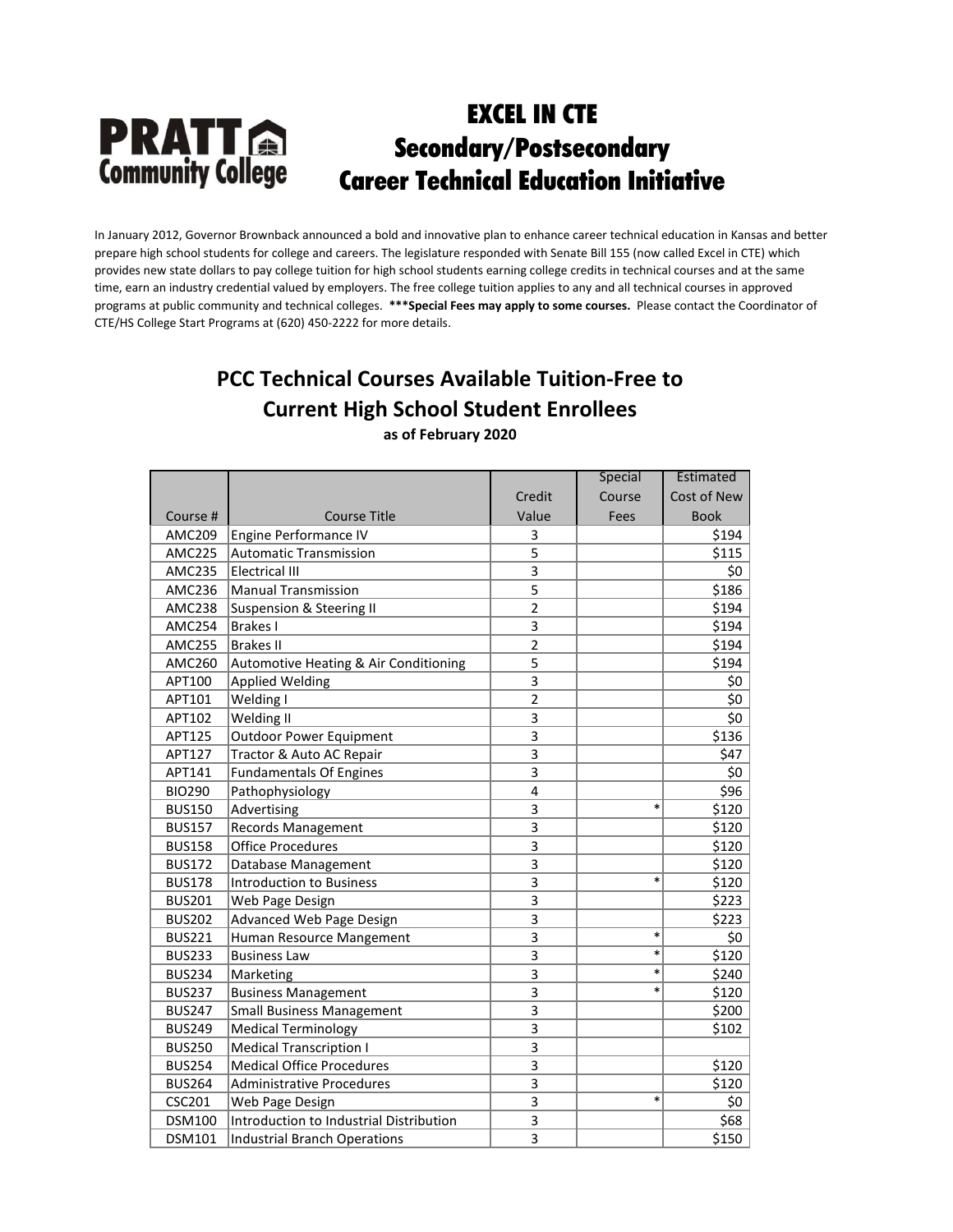In January 2012, Governor Brownback announced a bold and innovative plan to enhance career technical education in Kansas and better prepare high school students for college and careers. The legislature responded with Senate Bill 155 (now called Excel in CTE) which provides new state dollars to pay college tuition for high school students earning college credits in technical courses and at the same time, earn an industry credential valued by employers. The free college tuition applies to any and all technical courses in approved programs at public community and technical colleges. **\*\*\*Special Fees may apply to some courses.** Please contact the Coordinator of CTE/HS College Start Programs at (620) 450-2222 for more details.

# **PCC Technical Courses Available Tuition-Free to Current High School Student Enrollees**

**as of February 2020**

|               |                                          |                | Special | Estimated   |
|---------------|------------------------------------------|----------------|---------|-------------|
|               |                                          | Credit         | Course  | Cost of New |
| Course #      | Course Title                             | Value          | Fees    | <b>Book</b> |
| <b>DSM102</b> | Principles of Sales & Marketing          | 3              |         | \$56        |
| <b>DSM200</b> | Materials Management & Procurement       | 3              |         | \$215       |
| <b>DSM202</b> | ERP & Data Driven Decisions              | 3              |         | \$116       |
| <b>DSM205</b> | Logistics & Supply Chain Management      | 3              |         | \$300       |
| EPD124        | <b>Electrical Theory</b>                 | 3              | \$100   | \$0         |
| EPD126        | <b>Underground Systems</b>               | 3              | \$150   | \$0         |
| EPD131        | Sys Des Const Maint                      | 3              | \$200   | \$0         |
| EPD136        | Lab & Field Training IA                  | 4              |         | \$0         |
| EPD137        | Lab & Field Training IB                  | 4              |         | \$0         |
| EPD138        | Lab & Field Training IIA                 | 4              |         | \$0         |
| EPD139        | Lab & Field Training IIB                 | 4              |         | \$0         |
| EPD150        | <b>Electrical Essentials</b>             | 3              | \$300   | \$0         |
| EPD236        | Ind Safety & Rel                         | 3              | \$300   | \$0         |
| EPD251        | <b>Transformers &amp; Metering</b>       | 3              | \$150   | \$0         |
| HOC101        | Nurse Aide I                             | 5              | \$88    | \$0         |
| HOC102        | <b>Medication Aide</b>                   | 5              | \$63    | \$0         |
| HOC103        | Home Health Aide                         | $\overline{2}$ | \$70    | \$0         |
| <b>INT107</b> | CompTIA A+ Essentials                    | 3              | \$260   | \$50        |
| <b>INT109</b> | Intro to Network Technology              | 3              | \$314   | \$45        |
| <b>INT155</b> | <b>Server Administration I</b>           | 3              |         | \$72        |
| <b>INT206</b> | <b>CompTIA A+ Practical Applications</b> | 3              | \$260   | \$50        |
| <b>INT209</b> | Network System Technology                | 3              | \$314   | \$45        |
| <b>INT218</b> | Intro to Comp Programming                | 3              |         | \$35        |
| <b>INT230</b> | <b>Linux Operating System</b>            | 3              |         | \$60        |
| <b>INT238</b> | <b>Advanced Visual Basic Programming</b> | 3              |         | \$45        |
| <b>INT240</b> | Comptia Security+                        | 3              | \$215   | \$45        |
| <b>INT250</b> | Comptia Cloud+                           | 3              |         | \$50        |
| <b>INT255</b> | Server Administration II                 | 3              |         | \$72        |
| <b>INT270</b> | CompTIA Project+                         | 3              |         | \$50        |
| <b>TIN210</b> | Prin Tech I                              | 5              |         | \$0         |
| <b>WLD101</b> | Welding I                                | 3              |         | \$19        |
| <b>WLD102</b> | Welding II                               | 3              |         | \$0         |
| <b>WLD115</b> | <b>TIG Welding</b>                       | 3              |         | \$70        |
| <b>WLD130</b> | Machine Tool Proc                        | 3              |         | \$0         |